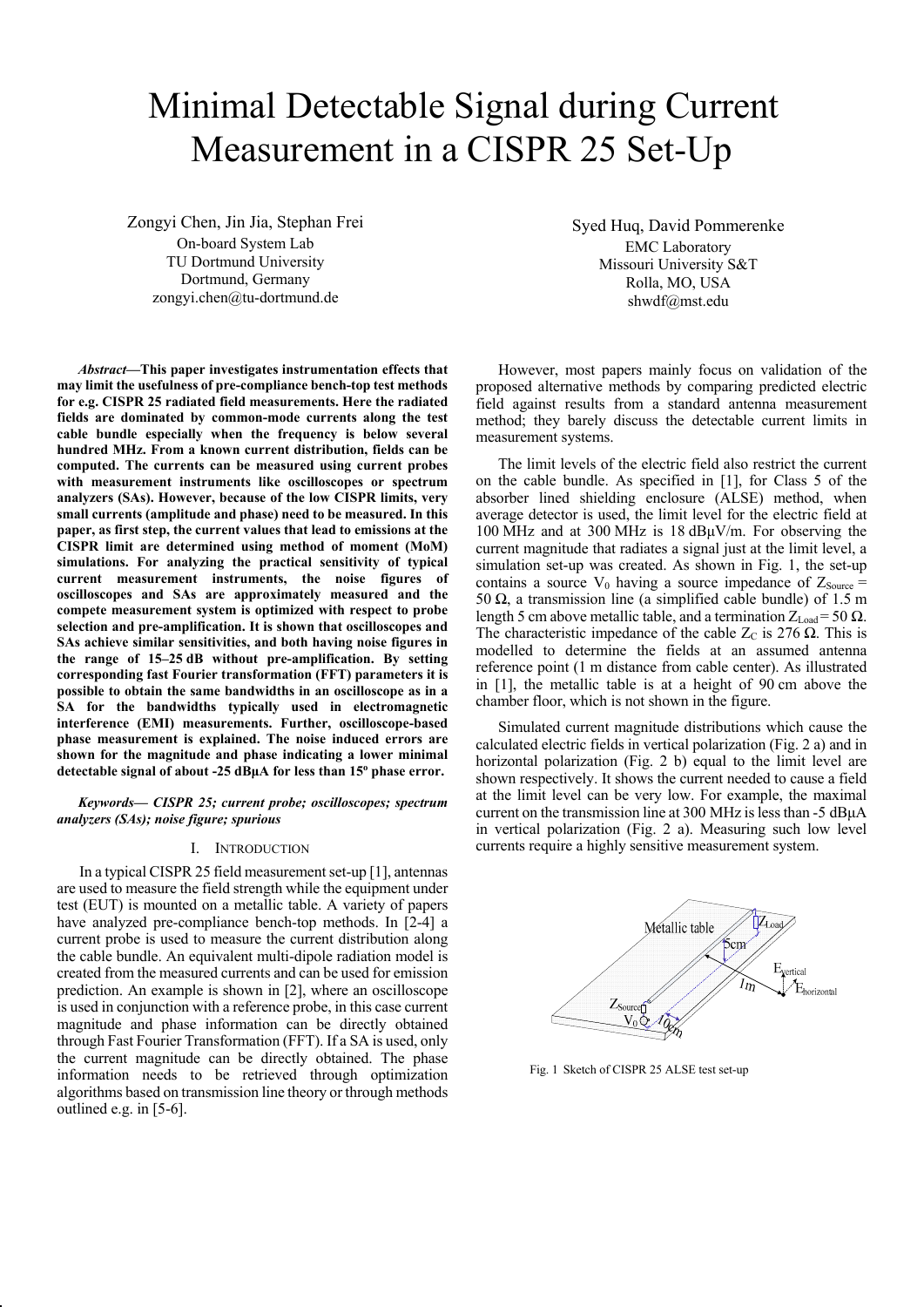

Fig. 2 Currents along the transmission line. a) Shows currents cause the calculated Evertical at antenna reference point that equal the field limit given in regulation, b) Shows currents cause the calculated Ehorizontal at antenna reference point that equal the field limit given in regulation

This paper shows that an oscilloscope and a SA have similar sensitivity limits, even both are used without a pre-amplifier. If a well-chosen pre-amplification is used, both types of instrument set-ups show the same noise floor, as the noise floor is only defined by the noise figure of the pre-amplification. However, the oscilloscope's usability may be limited at certain frequencies due to spurious signals.

#### II. NOISE LIMIT

A rough estimation of noise figure is given by:

$$
NF = [P_{NOUT} - (-174 + 10log(RBW) + G) \tag{1)}[7]
$$

where NF is the noise figure in dB.  $P_{\text{NOUT}}$  is the measured total output noise power in dBm. -174 is noise density in dBm/Hz, calculated at room temperature (290 K). RBW is resolution bandwidth in Hz. G is system gain in dB (this correction is only needed if a pre-amplifier is used).

# *A. Noise Figure Estimation of Oscilloscopes*

Noise performance of different oscilloscopes were evaluated using equation (1). 8-bit oscilloscopes from different vendors (such as LeCroy, Agilent, Tektronix) were compared. For noise figure estimation, the smallest vertical scale (highest vertical sensitivity) and the fastest sampling rate was used. The noise figure was estimated using two methods:

## *1) Broadband*

Here, the  $V_{\text{rms}(AC)}$  noise floor is displayed when the smallest V/div setting is used. For example, an oscilloscope (sampling rate 20 Gs/s) showed  $V_{rms(AC)}$  (= 259  $\mu$ V). Using the nominal bandwidth of the oscilloscope (4 GHz) and assuming that the noise is uniformly distributed over all frequencies, and that the spurious signals do not significantly contribute to the noise amplitude, then a noise figure of 19 dB is estimated. Table 1 showsthe estimated noise figures of oscilloscopes from LeCroy, Agilent and Tektronix.

| TABLE I. | NOISE FIGURE (BROADBAND) ESTIMATION |  |
|----------|-------------------------------------|--|
|----------|-------------------------------------|--|

| <b>Oscilloscopes</b> | LeCroy<br>Wavemaster<br>8620A | <b>Tektronix</b><br><b>TDS7404</b> | Agilent<br>infiniium<br><b>DSO9404A</b> |  |  |
|----------------------|-------------------------------|------------------------------------|-----------------------------------------|--|--|
| Nominal bandwidth    | 6 GHz                         | 4 GHz                              | 4 GHz                                   |  |  |
| Vertical div         | $2 \text{ mV}/\text{div}$     | $2 \frac{\text{mV}}{\text{div}}$   | 1 mV/div                                |  |  |
| Sampling rate        | $20$ GS/s                     | $20$ GS/s                          | $20$ GS/s                               |  |  |
| Data points          | 4M                            | 2M                                 | 200k                                    |  |  |

| <b>Oscilloscopes</b> | LeCroy<br>Wavemaster<br>8620A | <b>Tektronix</b><br><b>TDS7404</b> | Agilent<br>infiniium<br><b>DSO9404A</b> |
|----------------------|-------------------------------|------------------------------------|-----------------------------------------|
| Nominal bandwidth    | 6 GHz                         | 4 GHz                              | 4 GHz                                   |
| $V$ sdev $(rms)$     | 444 uV                        | 300 uV                             | 446 uV                                  |
| NF                   | 24                            | 19                                 | 24                                      |

#### *2) Narrowband*

The noise figure can also be estimated based on the noise floor shown within the FFT. For example, if the FFT center frequency is set to 100 MHz (one needs to ensure that there are no spurious signals at this frequency) and a FFT bandwidth of 10 kHz is selected (using flat-top windowing function [8]) the averaged magnitude may show a value of -115 dBm. Using the bandwidth and the average noise floor, a noise figure of 19 dB is estimated.

Typically oscilloscopes we measured showed noise figures in the range of 15–25 dB.

## *B. Noise Figure Estimation of SAs*

The noise level of a SA is commonly referred to as displayed average noise level (DANL). Equation (1) can also be used to estimate the noise figure of a SA. Here, the equivalent noise bandwidth should be used instead of the RBW; however, the differences between the noise bandwidth and the RBW are small. Fig. 3 presents a screenshot with DANL of -115dBm measured in a 10 kHz RBW and with 0 dB attenuation, NF in this case is 19 dB. Additional corrections can be introduced by averaging in linear scale or by directly reading the noise density using a noise cursor. However, these corrections are only a few dB and not important for noise figures between 15 and 25 dB without pre-amplification.

# *C. Noise Figure Comparison of Oscilloscope and SA with/without Preamplifier*

For comparing the sensitivity limits between a SA and an oscilloscope, the same RBW was used. The RBW of the oscilloscope is realized by the FFT and the windowing function. To improve the noise figure of the system, a 50 dB gain, 3 dB noise figure amplifiers was used. Thus, the overall system noise figure is close to 3 dB.

#### *D. Spurious-Free Dynamic Range (SFDR)*

The spurious-free dynamic range (SFDR) is defined as the ratio of a signal that fully uses the A/D converter to the first largest spurious signal. To measure SFDR, a clean sine wave generator (harmonics are suppressed by an added low pass) is applied to the oscilloscope. The amplitude of the sine wave is set to use full range of the A/D converter. The FFT of the signal is taken and the ratio of the intended signal to the strongest spurious signal is taken as the SFDR. Measuring six oscilloscopes (all 20 GS/s) showed SFDR values between 40 and 55 dB. As an example for measuring SFDR, Fig. 4 illustrates when spurious-free signal fundamental frequency is applied and compared with the next largest spurious spectrum. The oscilloscope under test has about 40 dB SFDR. A low spurious level is important as it may not be possible to measure the current on the cable harness at a frequency at which the oscilloscope has a spurious signal.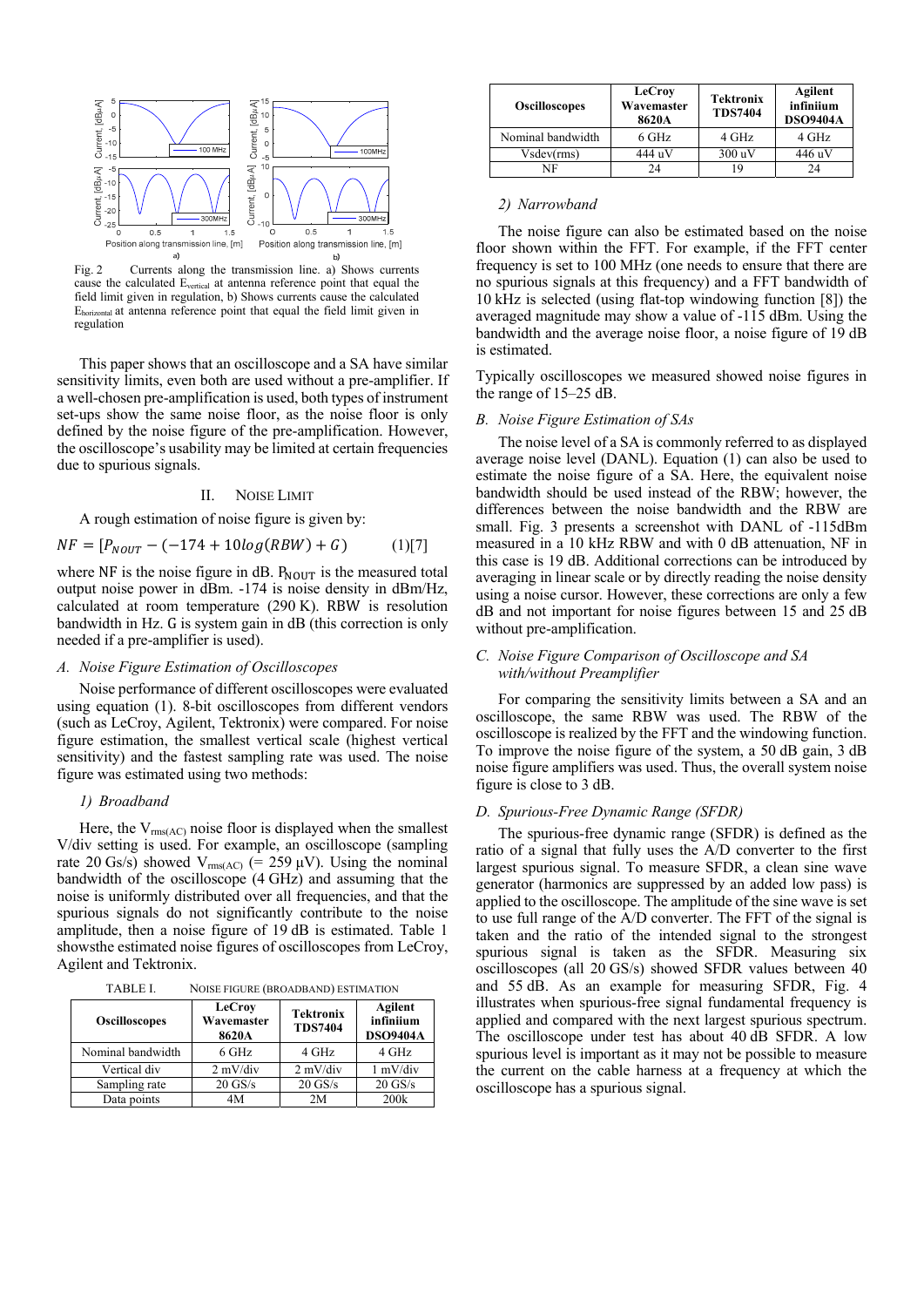

Fig. 3 An illustration of DANL determination



Fig. 4 An illustration of SFDR determination



Fig. 5 Phase-resolving measurement set-up using oscilloscope

## III. PHASE-RESOLVED CURRENT MEASUREMENT

An oscilloscope is used for a phase-resolved current measurement for the CISPR 25 set-up (shown in Fig. 5). The measurement is based on the segmentation method [2-4].

# *A. Phase and Magnitude Measured with Oscilloscope*

Current probes with a transfer impedance of  $0$  dB $\Omega$  and a 15 dB $Ω$  were used. To determine the sensitivity, tests were conducted with and without pre-amplification at different signal levels. The signal source frequency was fixed at 199.97 MHz; choosing this frequency was to avoid a spurious signal at 200 MHz of the oscilloscope (Agilent Infiniium DSO9404A). Fig. 6 shows the phase and magnitude distribution (displayed as mean value) of the current along the transmission line using the 0 dBΩ transfer impedance current probe for source powers of - 30 dBm and -40 dBm. The minimum of the current is a result of the 231 Ω transmission line being terminated by 50 Ω. The data shows that this set-up can resolve currents of about 20 dB $\mu$ A within 10° phase error.

Fig. 7 shows results of the optimized system including a 15 dBΩ transfer impedance current probe and 50 dB amplification (3 dB noise figure). The data presented indicates that a stable current magnitude distribution can be captured when the source power is decreased to -80 dBm. It should be noted that the value of source power also depends on the termination impedances. Under these circumstances the phase deviation is less than 15° and magnitude deviation is within 2 dB. In Fig. 7, the data shows the practical limit of the measurement process for the optimized set-up in which preamplifiers are used. If the source was set to -80 dBm (black curves) the current minima is at about -25 dBμA. The standard deviation (SD) of magnitude is about 2 dB at the worst spot and the SD for the phase measurement is about 15° . However, if the signal generator is set to -90 dBm, the current drops to about - 35 dBμA. The SD of the current magnitude surpasses 5 dB and the phase practically cannot be resolved at the location of the current minimum. Thus, currents of -25 dBμA can be taken as the minimal detectable value for the optimized system.



Fig. 6 Current magnitude (upper) and phase (lower) measurements (at 9 kHz RBW) using a current probe of 0  $\overrightarrow{B\Omega}$  transfer impedance without pre-amplifier. The vertical bar indicates the standard deviation



Fig. 7 Current magnitude (upper) and phase (lower) measurements (at 9 kHz RBW) using a current probe of 15 dBΩ transfer impedance with preamplifier. The vertical bar indicates the standard deviation.

# *B. Comparison of Current Magnitude Measured with Oscilloscope and SA*

As shown in Fig. 8, the source was set to -50 dBm (upper) and to -90 dBm (lower). The figures indicate that the magnitude readings of the SA and oscilloscope are within 1 dB. Occasionally, larger deviations were observed. However, from an EMC point of view the differences are not significant. The